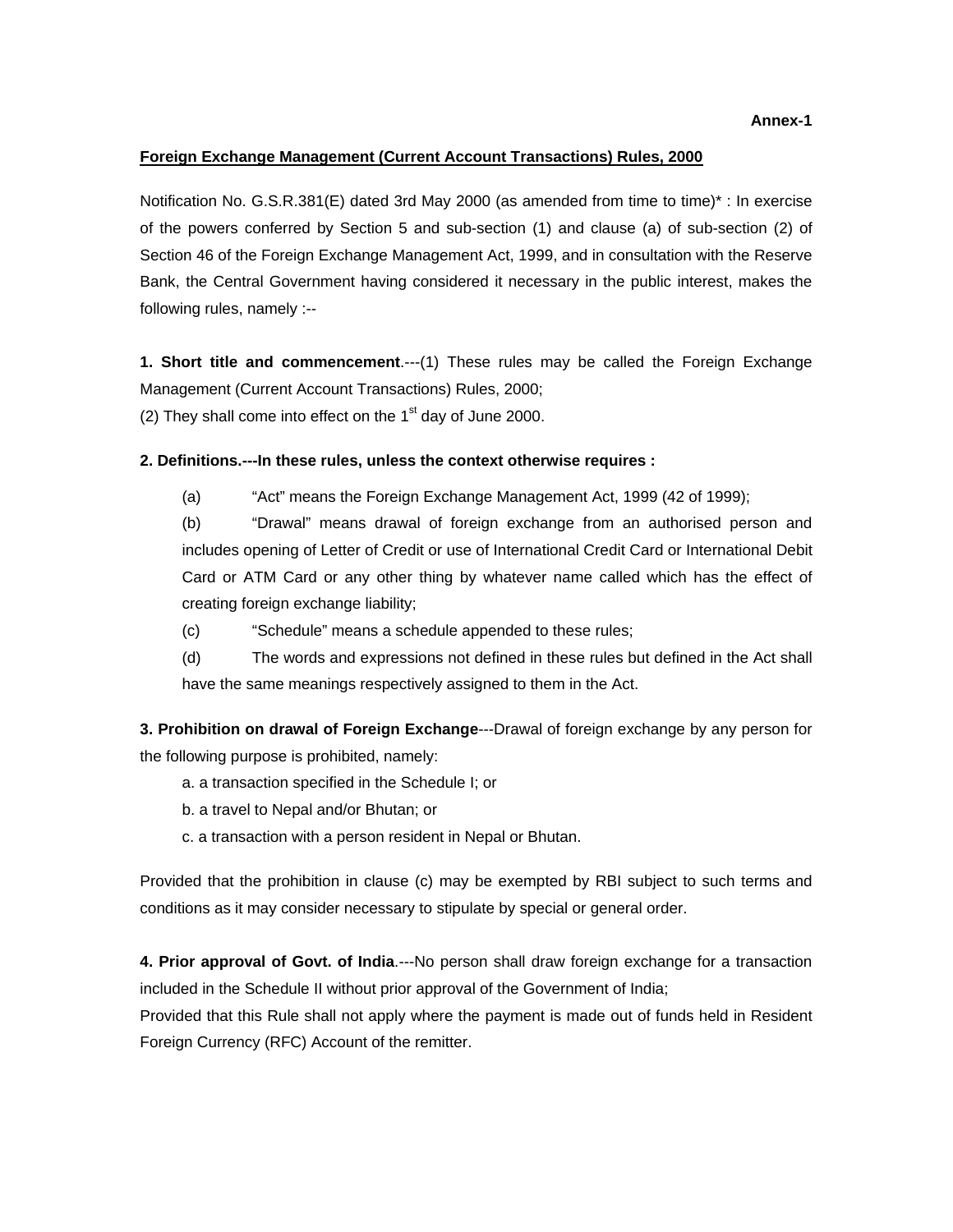### **5. Prior approval of Reserve Bank**

No person shall draw foreign exchange for a transaction included in the Schedule III without prior approval of the Reserve Bank;

Provided that this Rule shall not apply where the payment is made out of funds held in Resident Foreign Currency (RFC) Account of the remitter.

**6.** (1) Nothing contained in Rule 4 or Rule 5 shall apply to drawal made out of funds held in Exchange Earners' Foreign Currency (EEFC) account of the remitter.

(2) Notwithstanding anything contained in sub-rule (1), restrictions imposed under rule 4 or rule 5 shall continue to apply where the drawal of foreign exchange from the Exchange Earners Foreign Currency (EEFC) Account is for the purpose specified in items 10 and 11 of Schedule II, or item 3, 4, 11, 16 & 17 of Schedule III as the case may be.

### **7. Use of International Credit Card while outside India**

Nothing contained in Rule 5 shall apply to the use of International Credit Card for making payment by a person towards meeting expenses while such person is on a visit outside India.

#### **Schedule I Transactions which are Prohibited (see rule 3)**

- 1. Remittance out of lottery winnings.
- 2. Remittance of income from racing/riding etc. or any other hobby.
- 3. Remittance for purchase of lottery tickets, banned/proscribed magazines, football pools, sweepstakes, etc.
- 4. Payment of commission on exports made towards equity investment in Joint Ventures/ Wholly Owned Subsidiaries abroad of Indian companies.
- 5. Remittance of dividend by any company to which the requirement of dividend balancing is applicable.
- 6. Payment of commission on exports under Rupee State Credit Route, except commission upto 10% of invoice value of exports of tea and tobacco.
- 7. Payment related to "Call Back Services" of telephones.
- 8. Remittance of interest income on funds held in Non-Resident Special Rupee (Account) Scheme.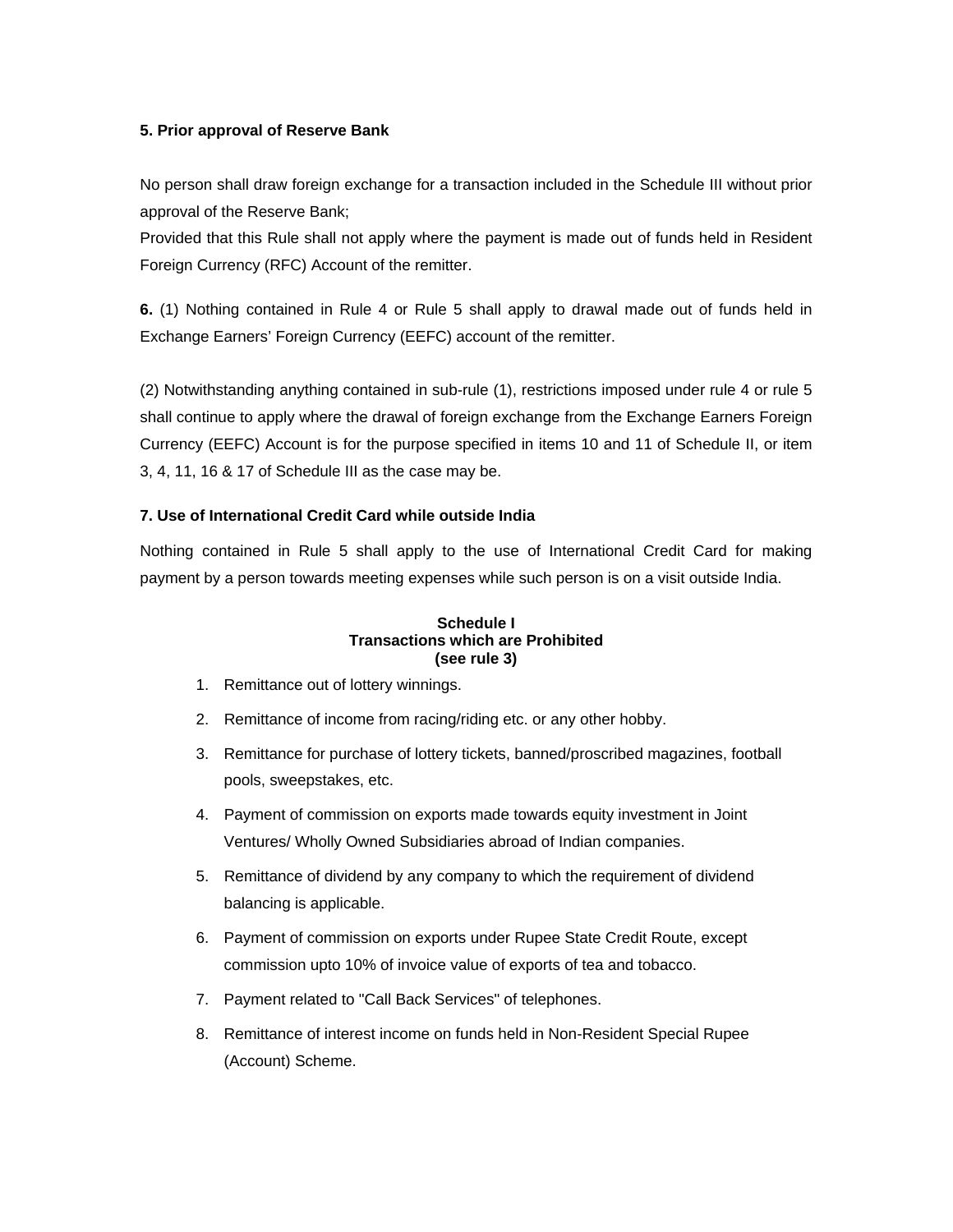## **Schedule II**

# **Transactions which require prior approval of the Central Government**

# **(see Rule 4)**

| <b>Purpose of Remittance</b>                                                                                                                                                                                                        | Ministry/Department of Govt. of India whose<br>approval is required                                 |
|-------------------------------------------------------------------------------------------------------------------------------------------------------------------------------------------------------------------------------------|-----------------------------------------------------------------------------------------------------|
| 1. Cultural Tours                                                                                                                                                                                                                   | Ministry of Human Resources Development,<br>(Department of Education and Culture)                   |
| 2. Advertisement in foreign print media for the<br>purposes other than promotion of tourism,<br>foreign investments and international bidding<br>(exceeding USD 10,000) by a State Government<br>and its Public Sector Undertakings | Ministry of Finance, (Department of Economic<br>Affairs)                                            |
| 3. Remittance of freight of vessel chartered by a<br><b>PSU</b>                                                                                                                                                                     | Ministry of Surface Transport, (Chartering Wing)                                                    |
| 4. Payment of import by a Govt. Department or a<br>PSU on c.i.f. basis (i.e. other than f.o.b. and<br>f.a.s. basis)                                                                                                                 | Ministry of Surface Transport, (Chartering Wing)                                                    |
| 5. Multi-modal transport operators making<br>remittance to their agents abroad                                                                                                                                                      | Registration Certificate from the Director General<br>of Shipping                                   |
| 6. Remittance of hiring charges of transponders<br>by<br>(a) TV Channels<br>(b) Internet Service providers                                                                                                                          | Ministry of Information and Broadcasting<br>Ministry of Communication and Information<br>Technology |
| 7. Remittance of container detention charges<br>exceeding the rate prescribed by Director<br>General of Shipping                                                                                                                    | Ministry of Surface Transport (Director General of<br>Shipping)                                     |
| 8. Remittances under technical collaboration<br>agreements where payment of royalty exceeds<br>5% on local sales and 8% on exports and lump-<br>sum payment exceeds USD 2 million                                                   | Ministry of Commerce and Industry                                                                   |
| 9. Remittance of prize money/sponsorship of<br>sports activity abroad by a person other than<br>International / National / State Level sports<br>bodies, if the amount involved exceeds USD<br>100,000.                             | Ministry of Human Resources Development<br>(Department of Youth Affairs and Sports)                 |
| 10. Omitted                                                                                                                                                                                                                         |                                                                                                     |
| 11. Remittance for membership of P& I Club                                                                                                                                                                                          | Ministry of Finance, (Insurance Division)                                                           |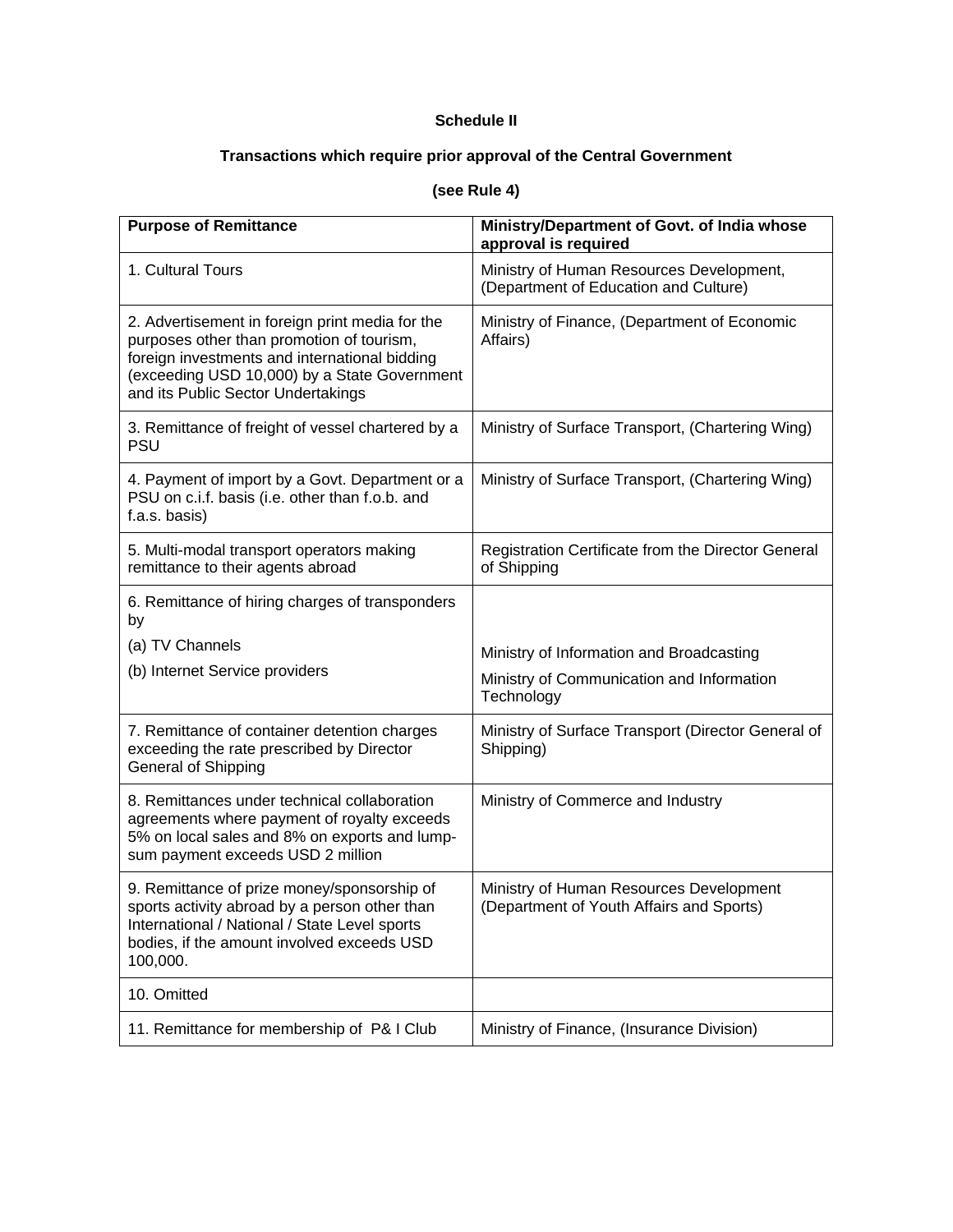# **Schedule III (See Rule 5)**

- 1. Omitted
- 2. Release of exchange exceeding USD 10,000 or its equivalent in one calendar year, for one or more private visits to any country (except Nepal and Bhutan).
- 3. @Gift remittance exceeding USD 5,000 per remitter/donor per annum.
- 4. # Donation exceeding USD 5000 per remitter/donor per annum.
- 5. Exchange facilities exceeding USD 100,000 for persons going abroad for employment.
- 6. Exchange facilities for emigration exceeding USD 100,000 or amount prescribed by country of emigration.
- 7. Remittance for maintenance of close relatives abroad,
	- i. exceeding net salary (after deduction of taxes, contribution to provident fund and other deductions) of a person who is resident but not permanently resident in India and –
		- (a) is a citizen of a foreign State other than Pakistan; or
		- (b) is a citizen of India, who is on deputation to the office or branch or subsidiary or joint venture in India of such foreign company.
	- ii. exceeding USD 100,000 per year, per recipient, in all other cases.

*Explanation: For the purpose of this item, a person resident in India on account of his employment or deputation of a specified duration (irrespective of length thereof) or for a specific job or assignment; the duration of which does not exceed three years, is a resident but not permanently resident.* 

8. Release of foreign exchange, exceeding USD 25,000 to a person, irrespective of period of stay, for business travel, or attending a conference or specialised training or for maintenance expenses of a patient going abroad for medical treatment or check-up abroad, or for accompanying as attendant to a patient going abroad for medical treatment/check-up.

9. Release of exchange for meeting expenses for medical treatment abroad exceeding the estimate from the doctor in India or hospital/doctor abroad.

10. Release of exchange for studies abroad exceeding the estimate from the institution abroad or USD 100,000, per academic year, whichever is higher.